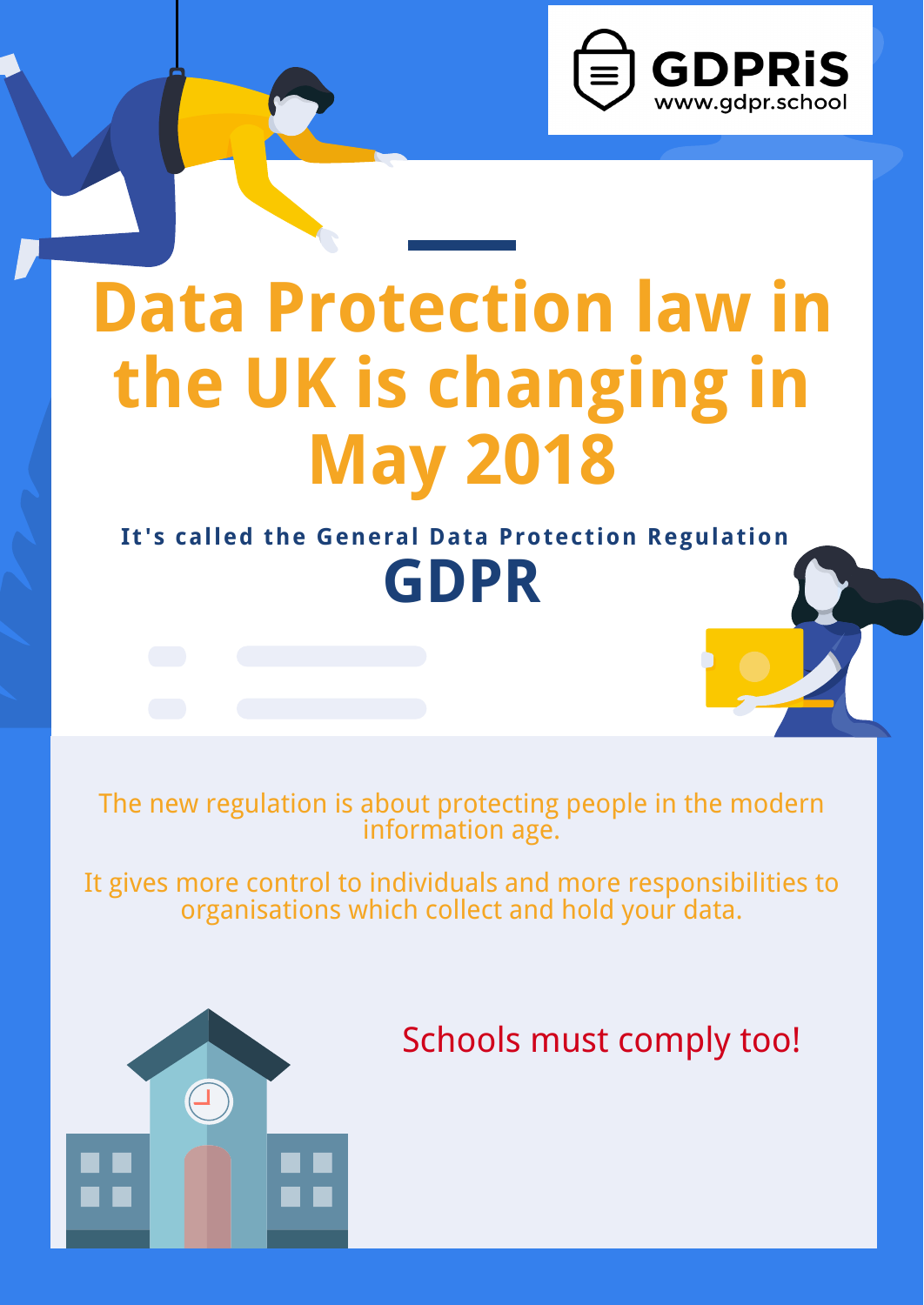

# **everyone!**









**Much will s tay the same, but wi th GDPR i t will bring** even better security and greater transparency

**School s al ready have s t r i c t data protec t ion poli c ies**

**Data i s kept secure and used appropr iately**

**1**

**2**



**4**





**You and your children may be asked for consent Where consent i s needed, you will be asked for i t in a c lear manner and allowed to remove i t , if you wi sh**

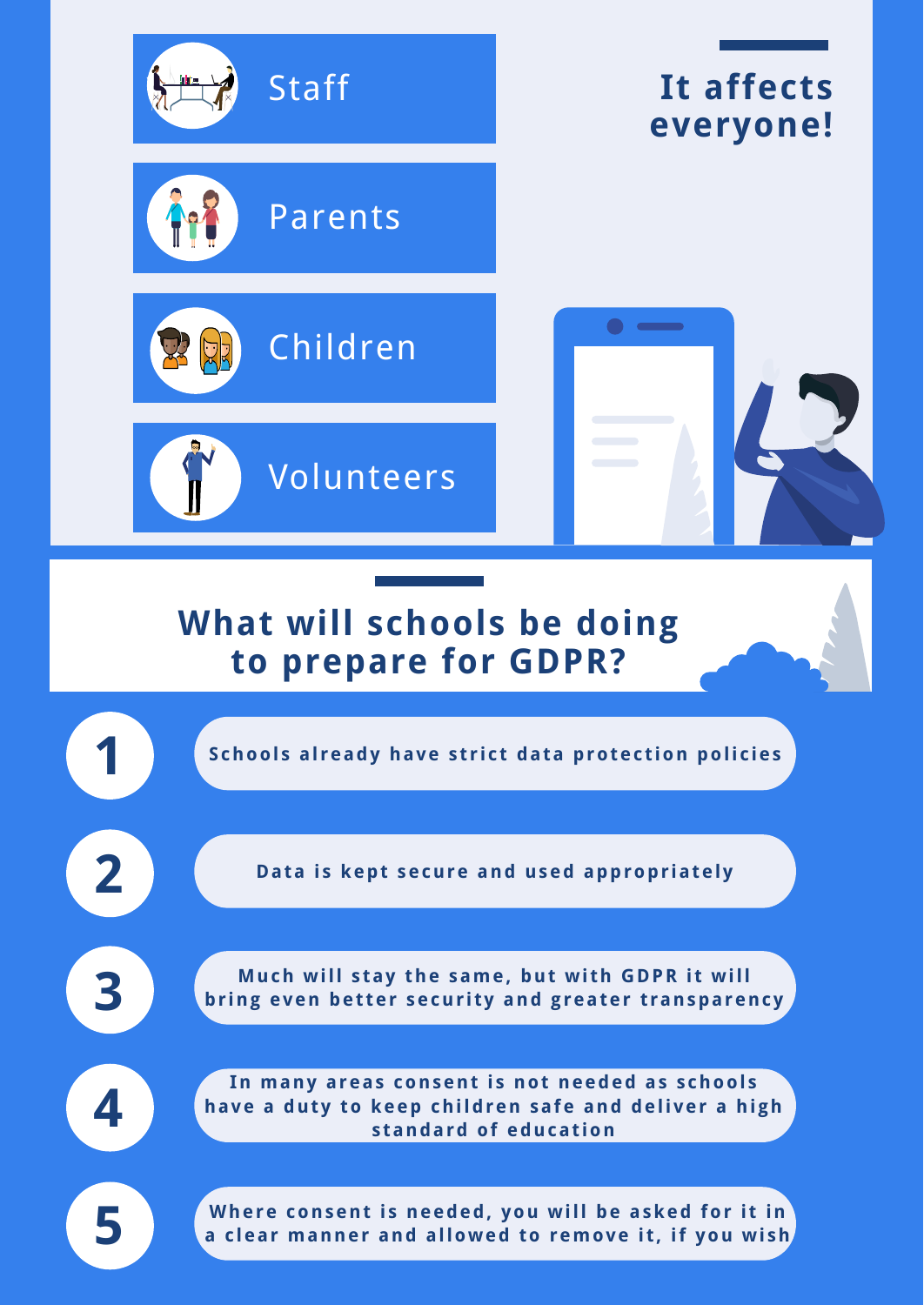# **What data is held in school?**



#### Student Education Data

#### Student Medical Data

Parent Data

#### Staff Employment Data

Staff Health Data

#### Holds the school ac countable

The Data Protection Officer answers to the Governing Body and the Headteacher

#### Provides assurance

# **The School Governing body**